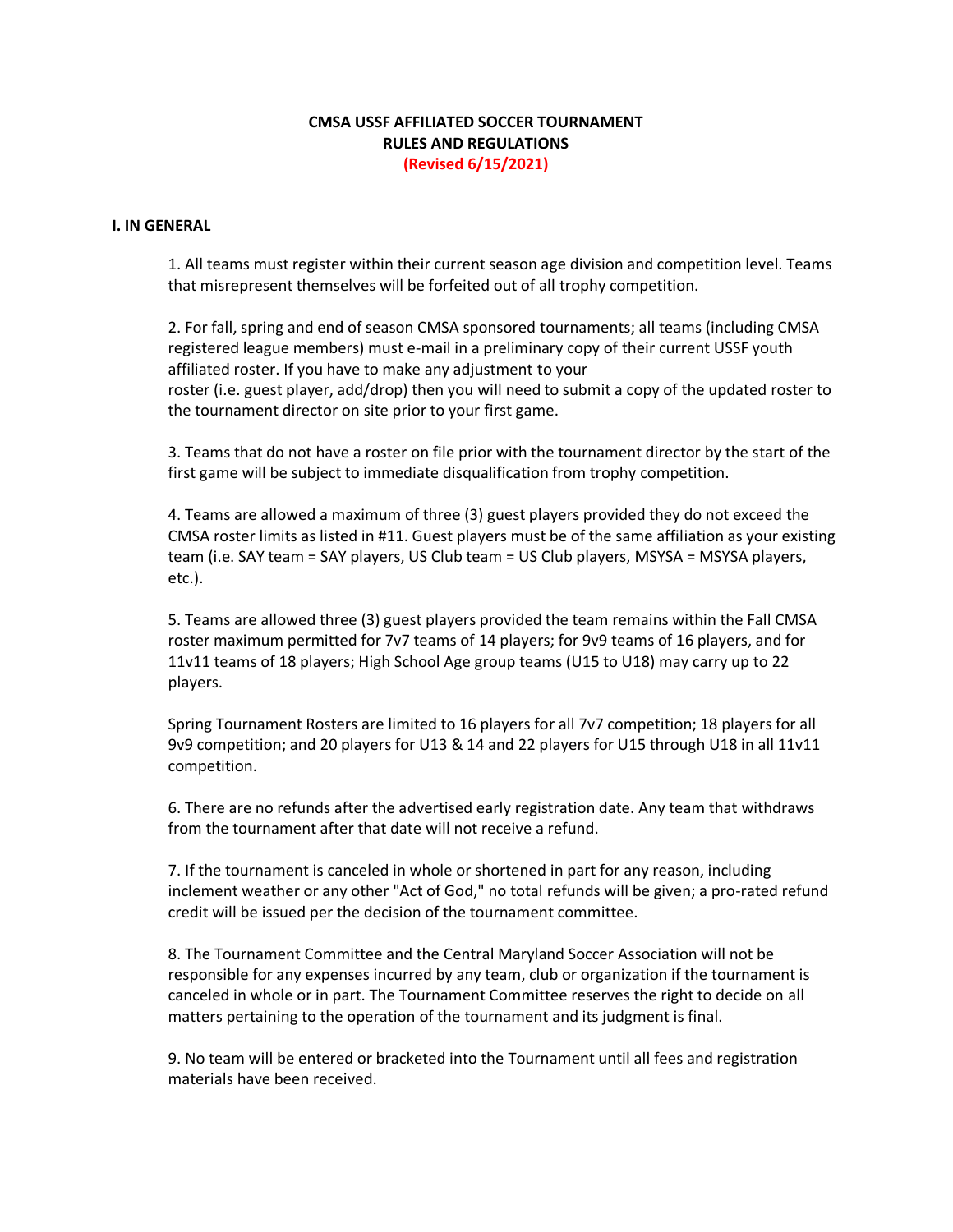10. Covid-19 Safety Guidelines are posted and need to be followed by all participants. The Guidelines and Waiver Form is posted on the CMSA website under the Forms Tab # 22 & 23.

## **A. ELIGIBILITY**

1. Girls may play on boys' teams, but boys cannot play on girls' teams.

2. The coach of each team is responsible to have a copy of their USSF certified roster and a valid photo ID for each player at all tournament games.

3. Tournament Rosters are fixed as of the start of the first game.

4. Players can always play up in age, never down.

## **B. AGE DETERMINATION**

1. Age brackets are established in accordance with F.I.F.A. rules.

## **C. INCLEMENT WEATHER**

1. If inclement weather causes the stoppage of a game after one half or more of the game has been played at the time it is stopped, the game shall be considered as complete. If less than one half has been completed, a 0-0 tie will be awarded by the Tournament Committee.

2. The site director, in accordance with the referees, shall be the judge(s) of the conditions of the playing fields.

3. In the event that all games scheduled for the first day of the tournament are canceled; the tournament reserves the right where feasible, to adjust the schedule and time duration of the games to provide all participants with their three guaranteed games. In the case of the second day of the event being canceled, final results will be determined using the tie breaking procedure.

4. Inclement weather information will be posted on the tournament's home page which is assessable from the cmsasoccer.com website's index page.

### **D. CONDUCT**

1. Officials have the right to eject from the game or from the playing area any player, coach, manager or spectator who commits a flagrant offense.

2. Any player ejected (red carded) from a game may not be replaced for the remainder of that game, and the team must complete the game in a "player down" situation.

3. Any player or coach ejected from a game must sit out the team's next scheduled game.

4. Yellow/Red card rule is in effect. Any player receiving two yellow cards during a game will receive an automatic red card and will have to sit out the remainder of the game. The team is allowed to substitute for the ejected player, and the ejected player will be allowed to play in the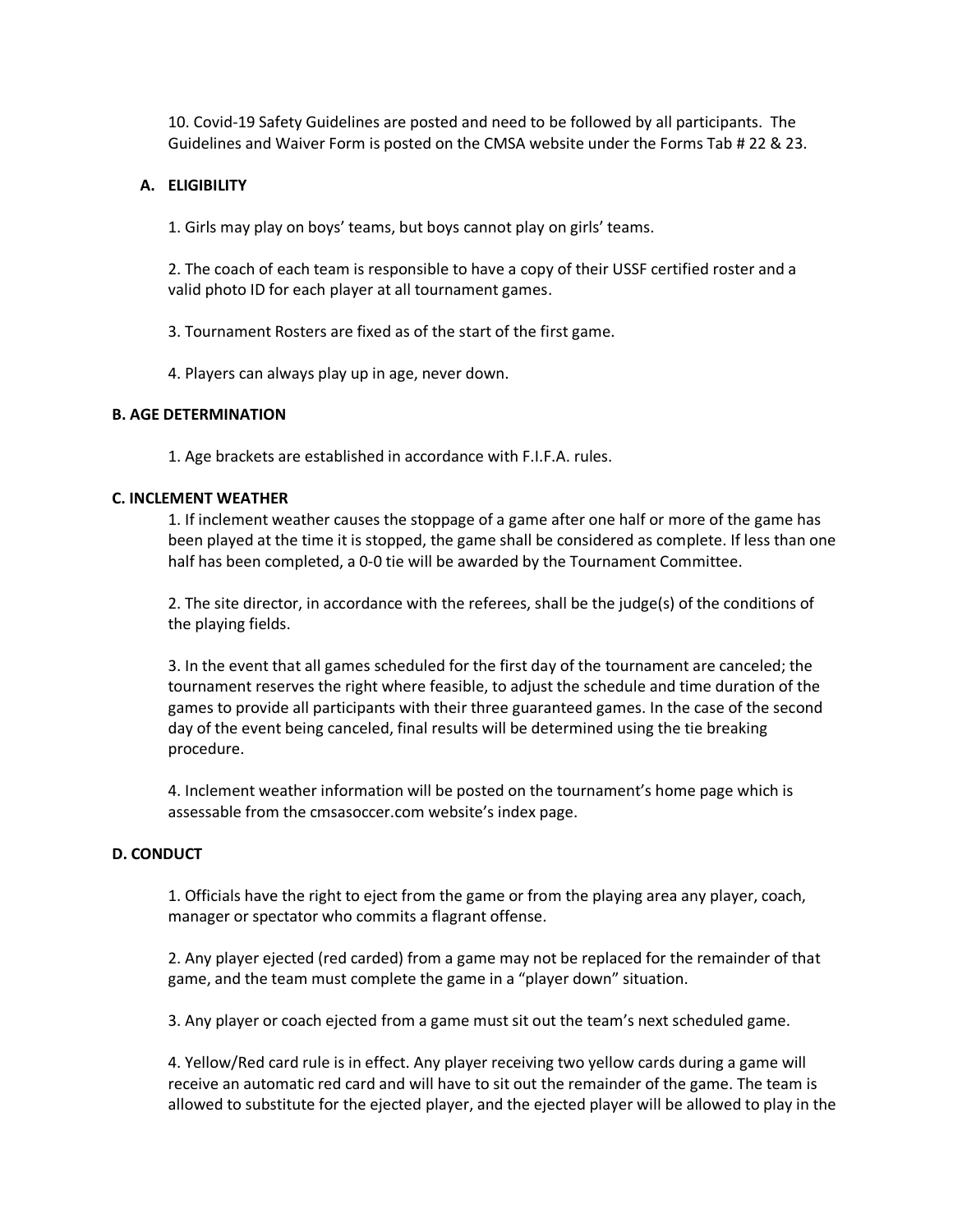team's next game.

5. A player red carded for taunting will receive an automatic Yellow/Red card.

6. No spectators are allowed on the field of play or behind the goal areas during a match. Teams shall take opposite sides of the field from the spectators. Coaching is allowed only from your team's area of the field, 25 yards from the side of the center line.

7. Coaches are responsible for the conduct of their players, families and fans.

8. Teams are responsible to clean up their bench area at the conclusion of each game. We are guests of the local venue you and you are expected to treat the facilities in the same manner that you would like your community treated.

9. The venues are smoke free, alcohol free and pet free. No air horns or noisemakers are allowed

at any venues. We appreciate your cooperation.

# **E. GENERAL RULES & INFORMATION**

1. Coaches are required to verify their scores immediately after each game with the referee of their game.

2. Standings will be posted at www.cmsasoccer.com.

3. All play will be in accordance with F.I.F.A. rules except as described below.

4. All tournament games will consist of two 25-minute halves with a 5-minute halftime.

5. In any preliminary (round robin) game which ends in a tie, there will be no overtime

6. Forfeit time is ten minutes after scheduled start time. If the start time is delayed by the preceding game, both teams must be ready to play immediately at the conclusion of the preceding game

7. All decisions of the referees are final and binding and cannot be protested.

### **F. SCORING**

**POINTS** are awarded as follows: WIN 3 Points TIE 1 Point LOSS 0 Points

### PLAY-OFFS:

In 3, 4 and 5 team brackets the first place team (by point total) will be declared the winner, and the second place team will be declared the runner-up at the end of preliminary play.